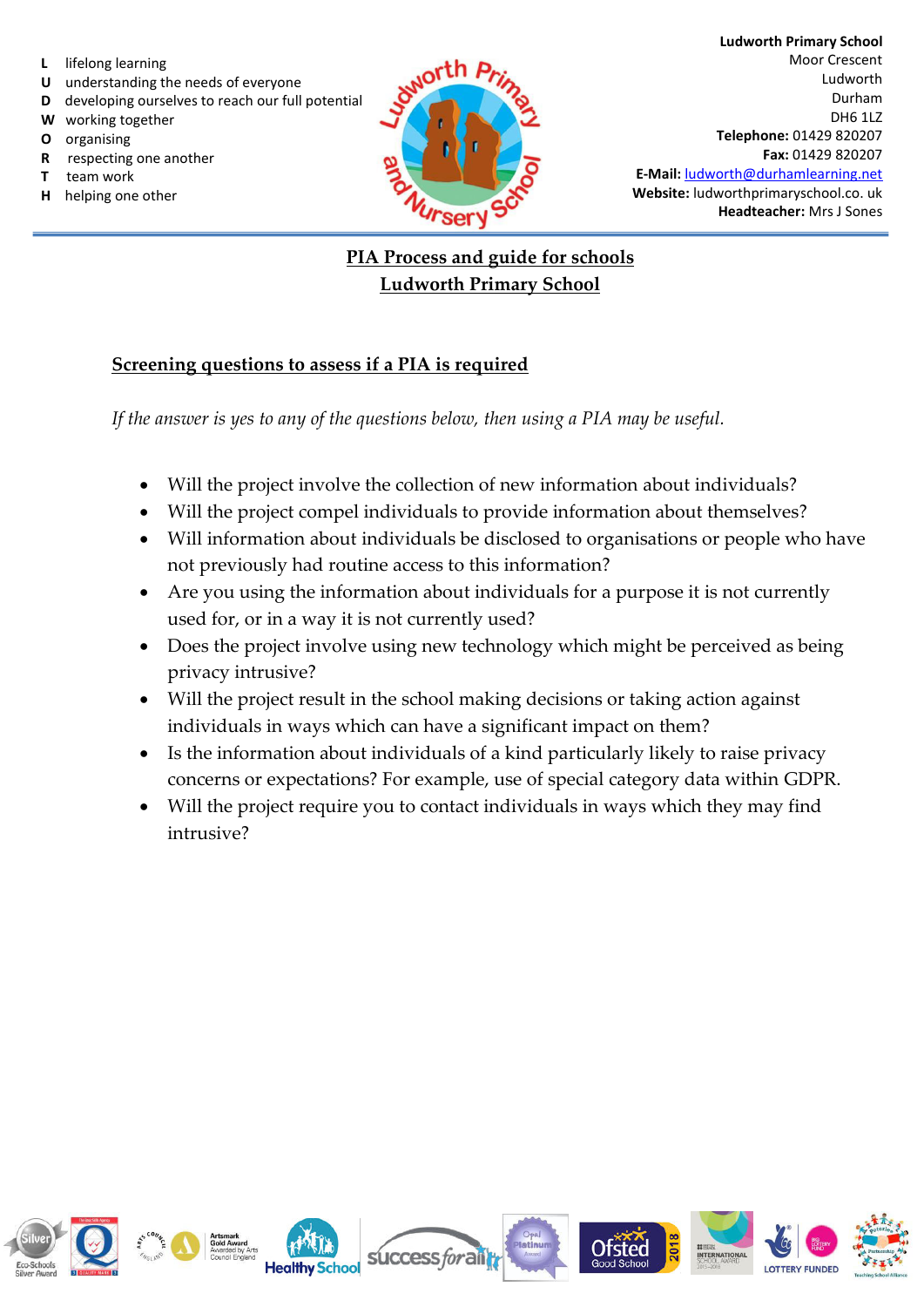- **L** lifelong learning
- **U** understanding the needs of everyone
- **D** developing ourselves to reach our full potential
- **W** working together
- **O** organising
- **R** respecting one another
- **T** team work
- **H** helping one other



Step one: Identify the need for a PIA - Explain what the project aims to achieve, what the benefits will be to the organisation, to individuals and to other parties.

You may find it helpful to link to other relevant documents related to the project, for example a project proposal.

Also summarise why the need for a PIA was identified (this can draw on your answers to the screening questions).











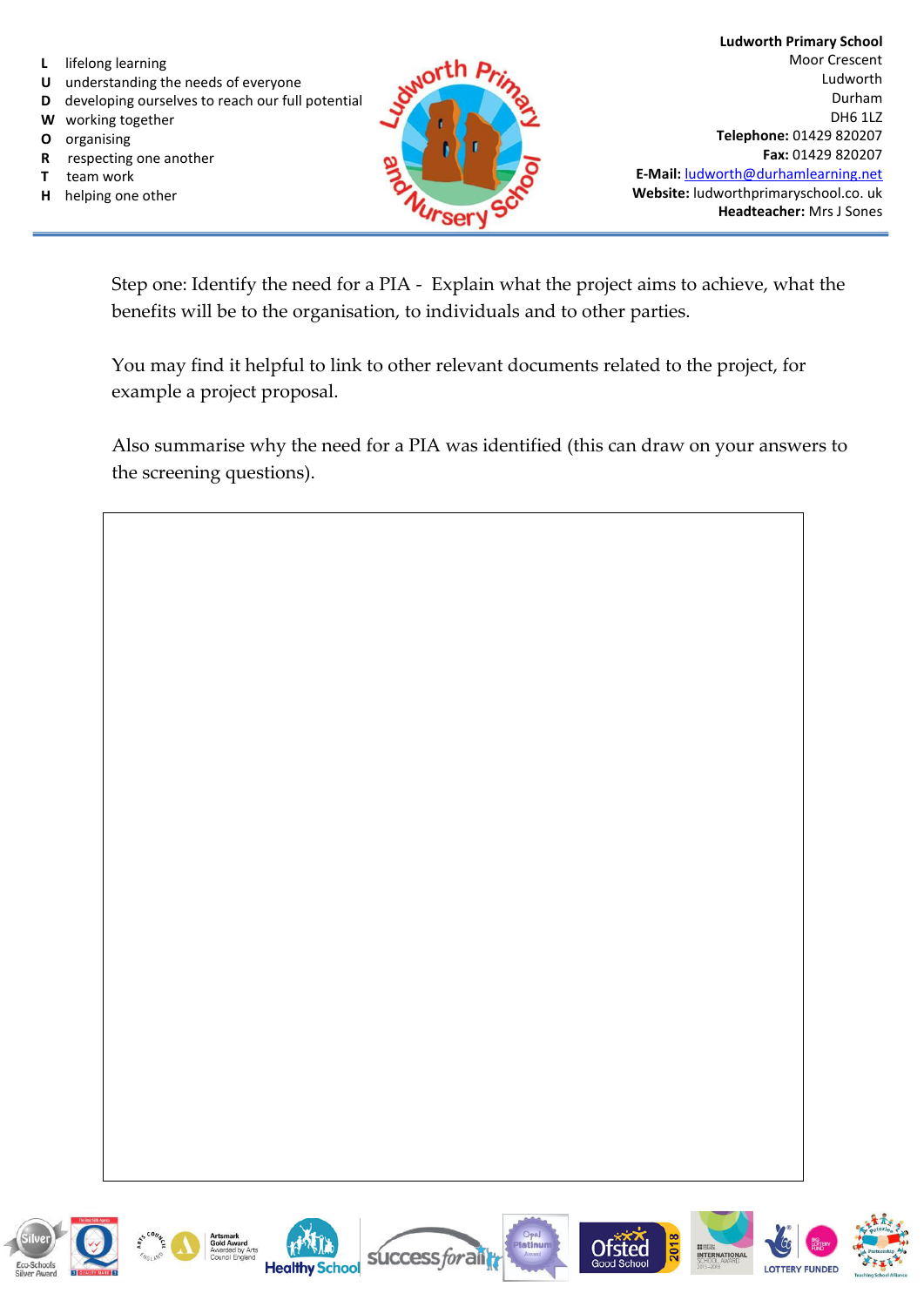- **L** lifelong learning
- **U** understanding the needs of everyone
- **D** developing ourselves to reach our full potential
- **W** working together
- **O** organising
- **R** respecting one another
- **T** team work
- **H** helping one other



**Ludworth Primary School**  Moor Crescent Ludworth Durham DH6 1LZ **Telephone:** 01429 820207 **Fax:** 01429 820207 **E-Mail:** [ludworth@durhamlearning.net](mailto:ludworth@durhamlearning.net)

**Website:** ludworthprimaryschool.co. uk **Headteacher:** Mrs J Sones

## **Data Flow**

- How is the information collected?
- How is the information stored?
- How is the information used?
- How is the information deleted?

Step two: Describe the information flows

The collection, use and deletion of personal data should be described here, and it may also be useful to refer to a flow diagram or another way of explaining data flows. You should also say how many individuals are likely to be affected by the project.

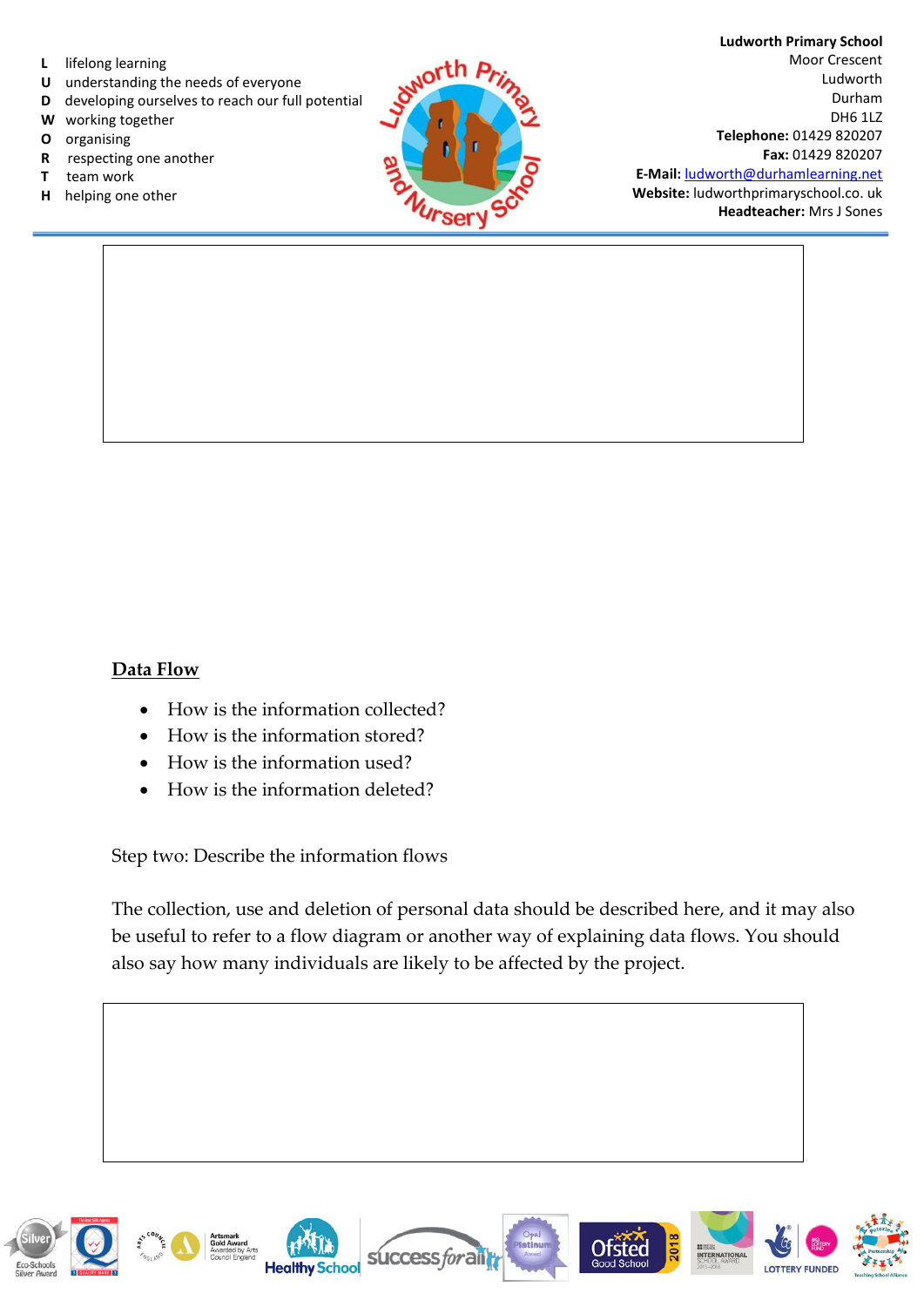- **L** lifelong learning
- **U** understanding the needs of everyone
- **D** developing ourselves to reach our full potential
- **W** working together
- **O** organising
- **R** respecting one another
- **T** team work
- **H** helping one other



**Ludworth Primary School**  Moor Crescent Ludworth Durham DH6 1LZ **Telephone:** 01429 820207 **Fax:** 01429 820207 **E-Mail:** [ludworth@durhamlearning.net](mailto:ludworth@durhamlearning.net)

**Website:** ludworthprimaryschool.co. uk **Headteacher:** Mrs J Sones

## **Privacy Risks**

- Are there any privacy risks to individuals?
- Are there any compliance risks to the school, such as fines for non-compliance?

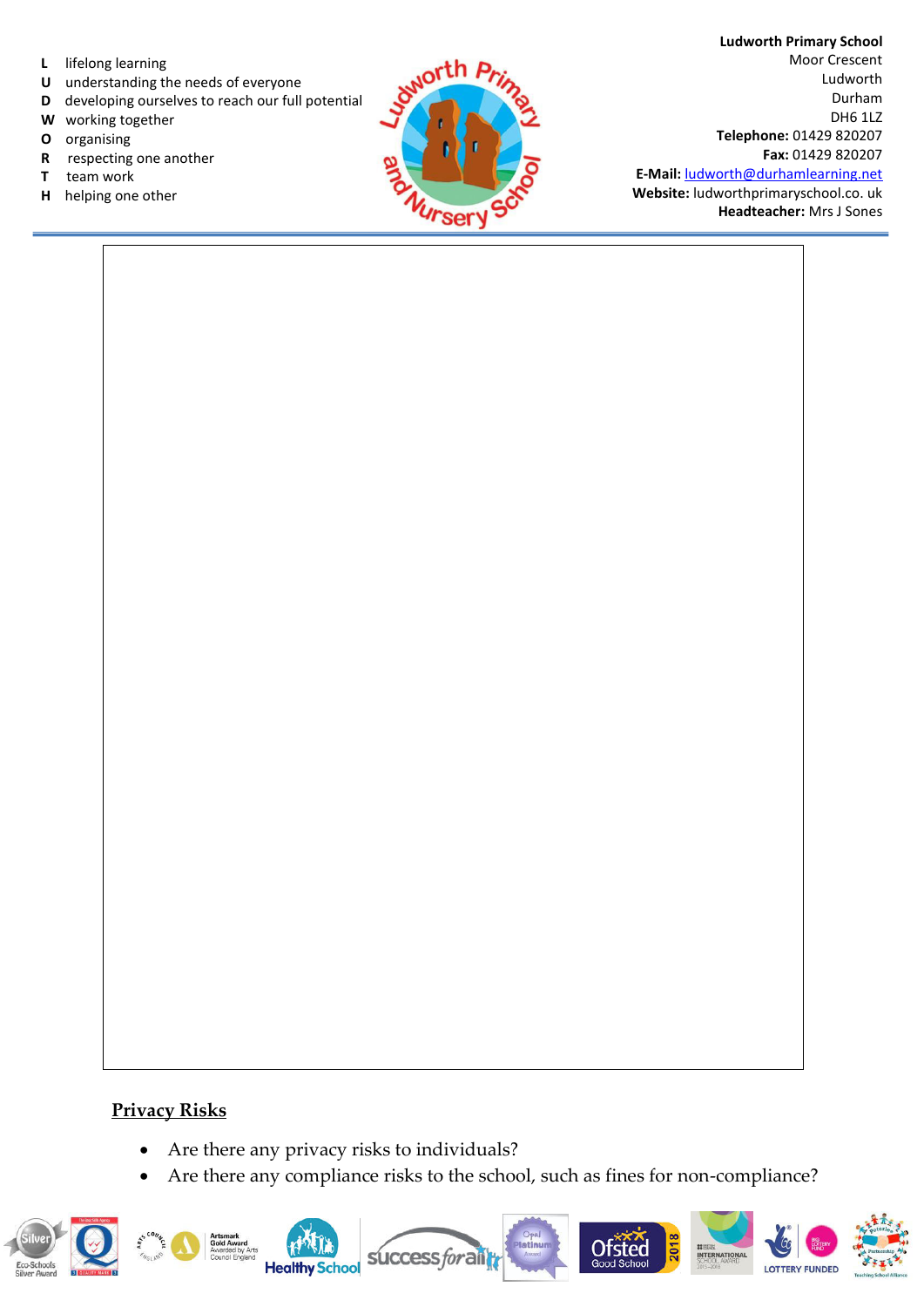

- **U** understanding the needs of everyone
- **D** developing ourselves to reach our full potential
- **W** working together
- **O** organising
- **R** respecting one another
- **T** team work
- **H** helping one other



• Are there any school level risks?

Explain what practical steps you will take to ensure that you identify and address privacy risks. Who should be consulted, internally and externally? How will you carry out the consultation? You should link this to the relevant stages of your project management process.

Consultation can be used at any stage of the PIA process.











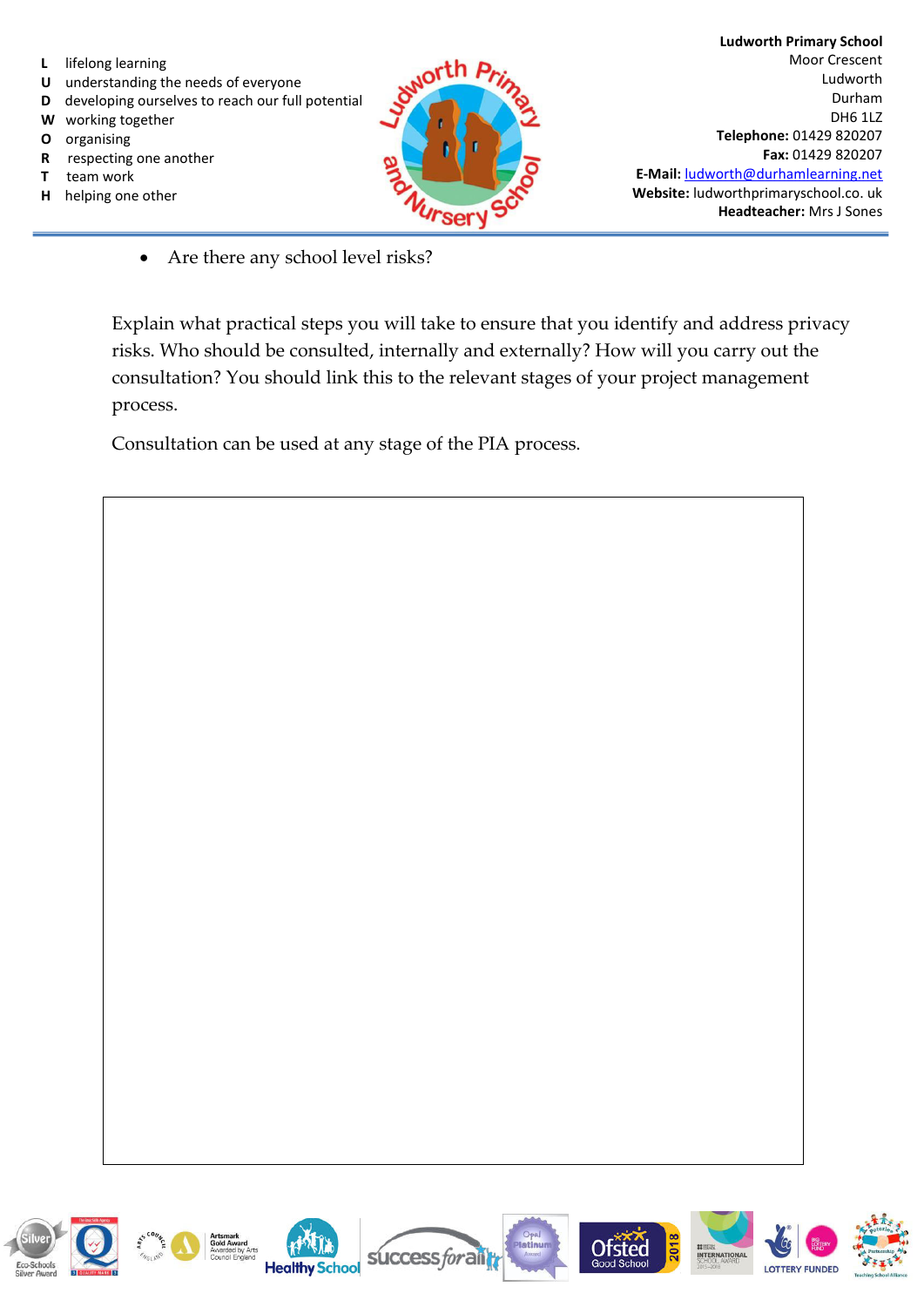

- **U** understanding the needs of everyone
- **D** developing ourselves to reach our full potential
- **W** working together
- **O** organising
- **R** respecting one another
- **T** team work
- **H** helping one other



**Headteacher:** Mrs J Sones

Step three: identify the privacy and related risks

Identify the key privacy risks and the associated compliance and corporate risks. Largerscale PIAs might record this information on a more formal risk register.

| Privacy Issue | Risk to individuals | Compliance Risk | Associated             |
|---------------|---------------------|-----------------|------------------------|
|               |                     |                 | organisation/corporate |
|               |                     |                 | risk                   |
|               |                     |                 |                        |
|               |                     |                 |                        |
|               |                     |                 |                        |
|               |                     |                 |                        |
|               |                     |                 |                        |
|               |                     |                 |                        |
|               |                     |                 |                        |
|               |                     |                 |                        |











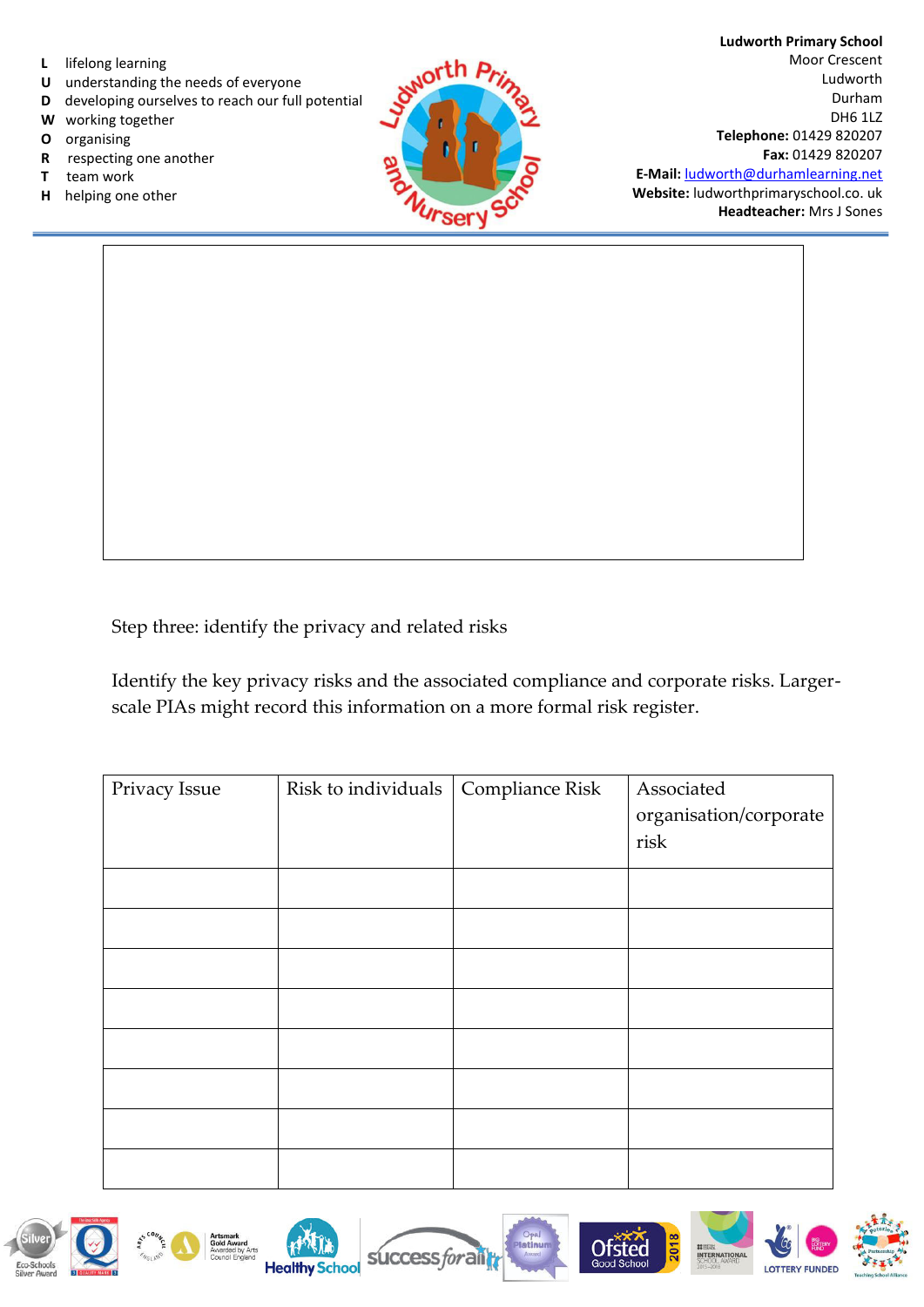- **L** lifelong learning
- **U** understanding the needs of everyone
- **D** developing ourselves to reach our full potential
- **W** working together
- **O** organising
- **R** respecting one another
- **T** team work
- **H** helping one other



**Ludworth Primary School**  Moor Crescent Ludworth Durham DH6 1LZ **Telephone:** 01429 820207 **Fax:** 01429 820207

**E-Mail:** [ludworth@durhamlearning.net](mailto:ludworth@durhamlearning.net) **Website:** ludworthprimaryschool.co. uk **Headteacher:** Mrs J Sones

Step four: Identify privacy solutions

Describe the actions you could take to reduce the risks, and any future steps which would be necessary (e.g. the production of new guidance or future security testing for systems).

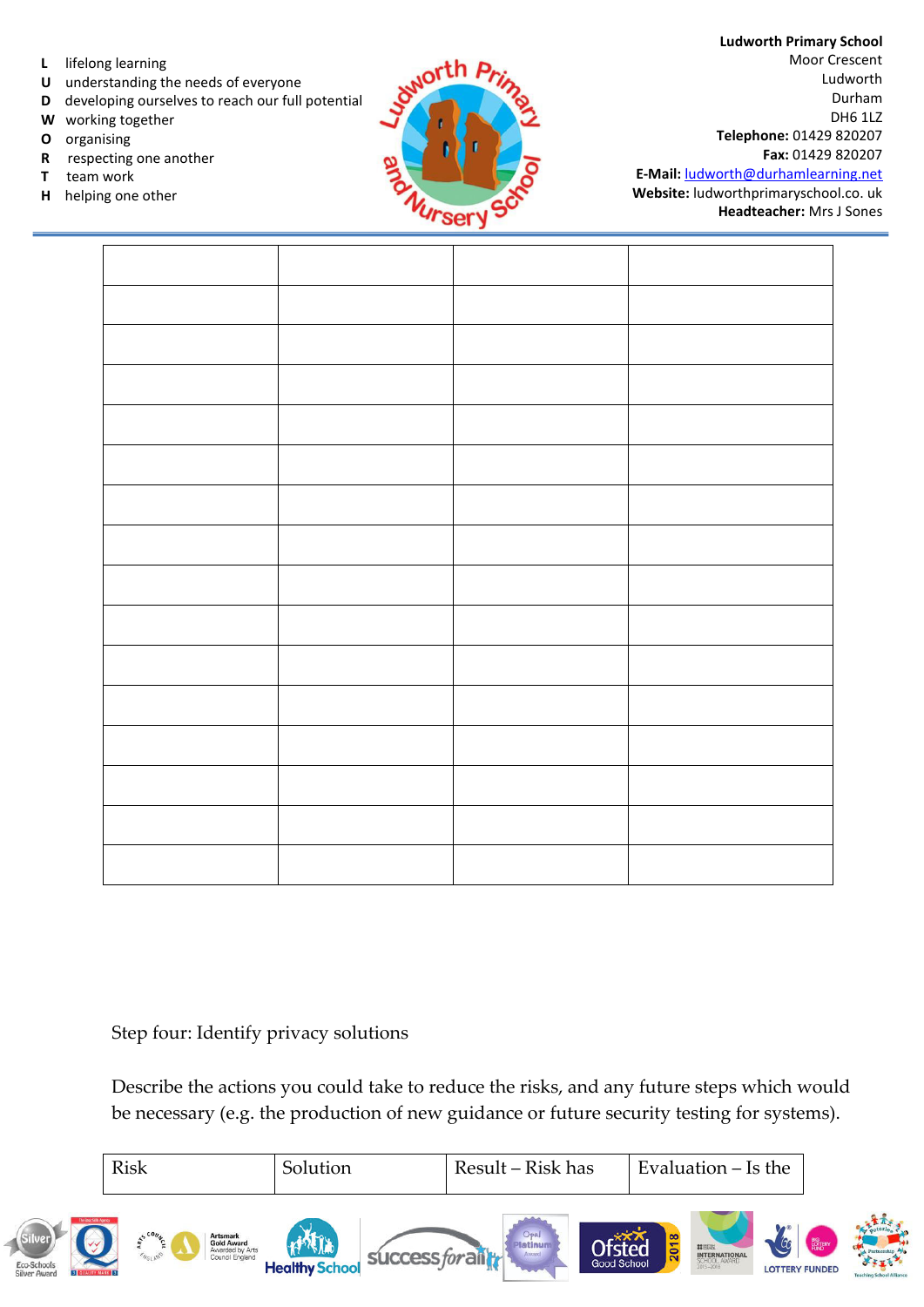- **L** lifelong learning
- **U** understanding the needs of everyone
- **D** developing ourselves to reach our full potential
- **W** working together
- **O** organising
- **R** respecting one another
- **T** team work
- **H** helping one other



|  | been                | final impact on   |
|--|---------------------|-------------------|
|  | eliminated/reduced, | individuals after |
|  | or accepted         | implementing      |
|  |                     | each solution a   |
|  |                     | justified,        |
|  |                     | compliant and     |
|  |                     | proportionate     |
|  |                     | response to the   |
|  |                     |                   |
|  |                     | aims of the       |
|  |                     | project?          |
|  |                     |                   |
|  |                     |                   |
|  |                     |                   |
|  |                     |                   |
|  |                     |                   |
|  |                     |                   |
|  |                     |                   |
|  |                     |                   |
|  |                     |                   |
|  |                     |                   |
|  |                     |                   |
|  |                     |                   |
|  |                     |                   |
|  |                     |                   |
|  |                     |                   |
|  |                     |                   |
|  |                     |                   |
|  |                     |                   |
|  |                     |                   |
|  |                     |                   |
|  |                     |                   |
|  |                     |                   |
|  |                     |                   |
|  |                     |                   |
|  |                     |                   |
|  |                     |                   |

success for all







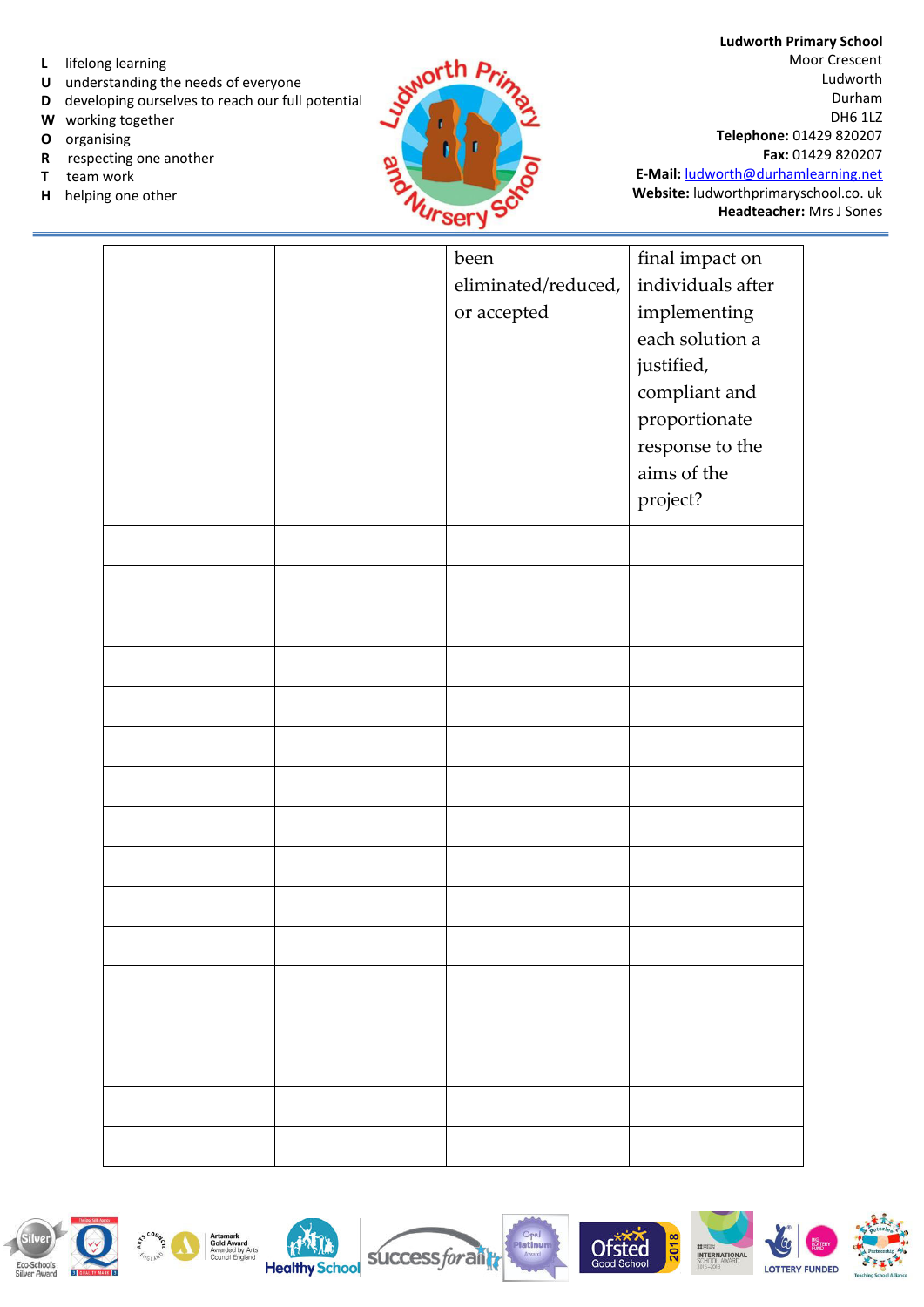

- **U** understanding the needs of everyone
- **D** developing ourselves to reach our full potential
- **W** working together
- **O** organising
- **R** respecting one another
- **T** team work
- **H** helping one other



**Ludworth Primary School**  Moor Crescent Ludworth Durham DH6 1LZ **Telephone:** 01429 820207 **Fax:** 01429 820207 **E-Mail:** [ludworth@durhamlearning.net](mailto:ludworth@durhamlearning.net)

**Website:** ludworthprimaryschool.co. uk **Headteacher:** Mrs J Sones

Step five: Sign off and record the PIA outcomes

Who has approved the privacy risks involved in the project? What solutions need to be implemented?

| <b>Risk</b> | <b>Approved Solution</b> | Approved by |
|-------------|--------------------------|-------------|
|             |                          |             |
|             |                          |             |
|             |                          |             |
|             |                          |             |
|             |                          |             |

Step six: Integrate the PIA outcomes back into the project plan

Who is responsible for integrating the PIA outcomes back into the project plan and updating any project management paperwork? Who is responsible for implementing the solutions that have been approved? Who is the contact for any privacy concerns which may arise in the future?

|                                            | Action to be taken                                                                                           |                       | Date for completion of                          | Responsibility for action                 |                                                                                                                         |                                 |
|--------------------------------------------|--------------------------------------------------------------------------------------------------------------|-----------------------|-------------------------------------------------|-------------------------------------------|-------------------------------------------------------------------------------------------------------------------------|---------------------------------|
| chools<br><b>3 QUALITY MARK 3</b><br>Award | $\frac{1}{2}$<br><b>Artsmark</b><br><b>Gold Award</b><br>Awarded by Arts<br><b>WGLAND</b><br>Council England | <b>Healthy School</b> | Opal<br>Platinum<br>success for all tr<br>Award | Ofsted<br>$\overline{201}$<br>Good School | <b>BIG</b><br>FUND<br>$\epsilon$<br># 802<br><b>INTERNATIONAL</b><br>SCHOOL AWARD<br>2015-2018<br><b>LOTTERY FUNDED</b> | <b>Teaching School Alliance</b> |